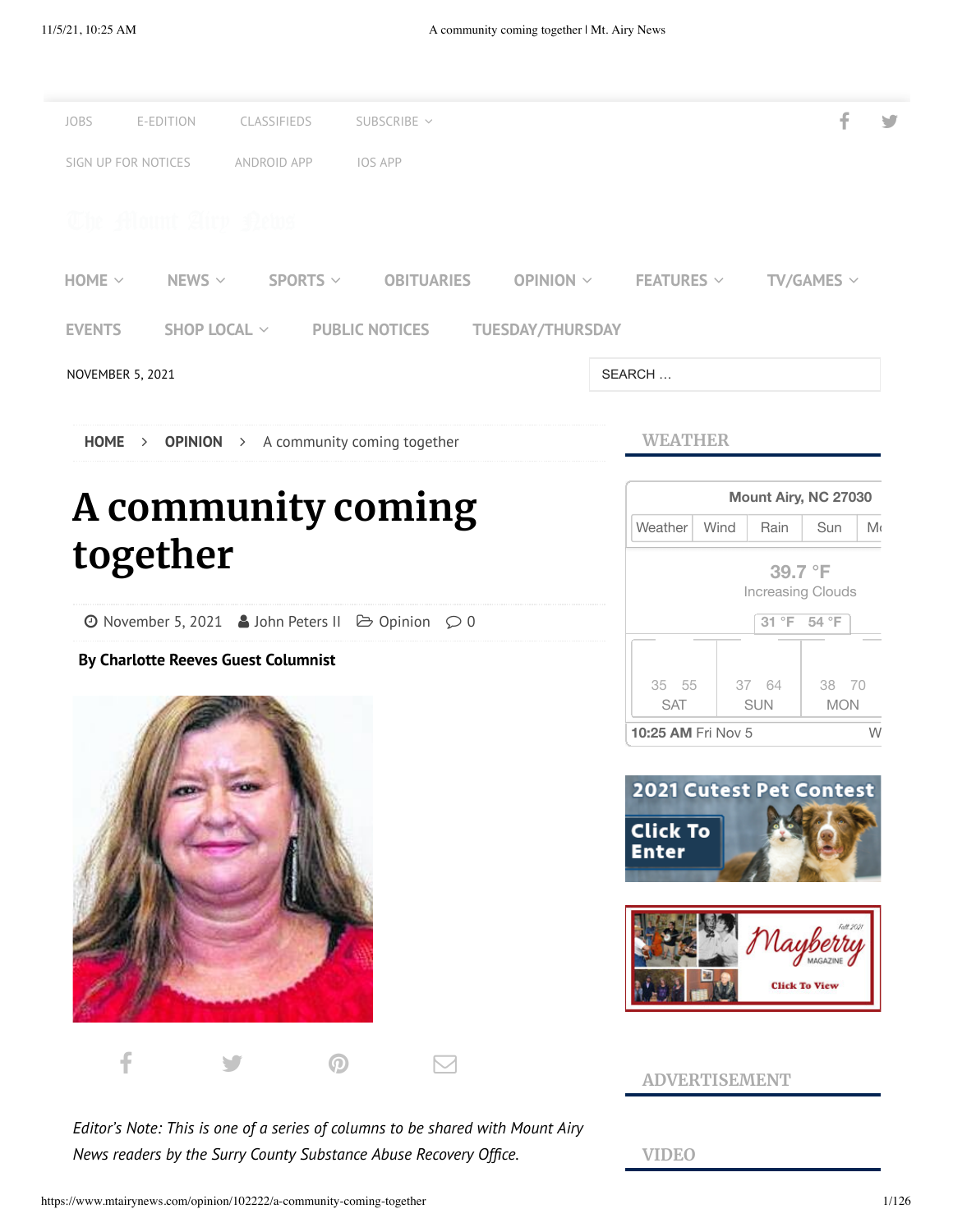#### 11/5/21, 10:25 AM A community coming together | Mt. Airy News

Last week, Oct. 23 to Oct. 31, was nationally celebrated as "Red Ribbon Week." Red Ribbon Week is sponsored by the Drug Enforcement Administration (DEA) and is now the largest alcohol, tobacco, and drug prevention effort in the United States. The Surry County Office of Substance Abuse Recovery (SCOSAR) partnered with the Mount Airy Rotary Club, Surry County Schools, the Surry County Sheriff's Office, and the DEA to provide substance use prevention to community members, specifically our youth.

For a short time, our community came together to put into practice an evidence-based substance use prevention program for our residents. The following are just a few of the benefits gained from implementing a longterm substance use prevention program:

• Substance use prevention increases public safety, as a decrease in substance use has a direct influence on the reduction in criminal activity.

• Substance use prevention lowers healthcare costs, as substance use disorder (SUD) accounts for more than \$120 billion a year in U.S. healthcare costs. This expenditure exceeds the healthcare costs of diabetes, obesity, and even smoking.

• Substance use prevention increases workforce productivity and improves the relationship between employers and employees. Decreased substance use decreases absenteeism, increases efficiency, improves decision making and enhances morale.

An important trend, evident in many effective prevention strategies and programs, is the close coordination between law enforcement, treatment providers, and prevention professionals. These partnerships are vital to the success of communities struggling to abate the impacts of substance use. Prevention, treatment, and enforcement initiatives have a greater impact with well-developed interagency collaboration. These collaborations are vital to providing a responsive and supportive continuum of care – prevention, intervention, treatment, and recovery programs – that intervene at all stages of an individual's life and in all community environments, especially in the schools.

Many of our community's agencies worked together during Red Ribbon Week events to provide a fun and informative experience for students. The Mount Airy Rotary was the catalyst to success as they provided volunteers and funding for the purchase of promotional material. Supervisory Special Agent Dirk Ballou, who oversees the DEA Greensboro Resident Office, spoke to students at Pilot Mountain Middle School and Surry Central High School.

### **ADVERTISEMENT**

## NASCAR [Schedule](https://racing.ap.org/themountairynews/schedule)

| <b>Date</b>   | Race/Location       | Winr       |
|---------------|---------------------|------------|
| Nov.07        | <b>NASCAR Cup</b>   |            |
|               | <b>Series</b>       |            |
|               | Championship        | <b>NBC</b> |
|               | / Phoenix           |            |
|               | Raceway             |            |
| 0ct.31        | <b>Xfinity 500/</b> |            |
|               | Martinsville        | Alex B     |
|               | Speedway            |            |
| <b>Ort 24</b> | Hollywood           |            |
|               | Casino 400 /        | Kyle L     |
|               | Kansas              |            |
|               | Speedway            |            |
| Oct.17        | <b>Autotrader</b>   |            |
|               | <b>EchoPark</b>     | Kyle L     |
|               | Automotive          |            |
|               | $500$ / Texas       |            |
|               | Motor               |            |
|               | Speedway            |            |